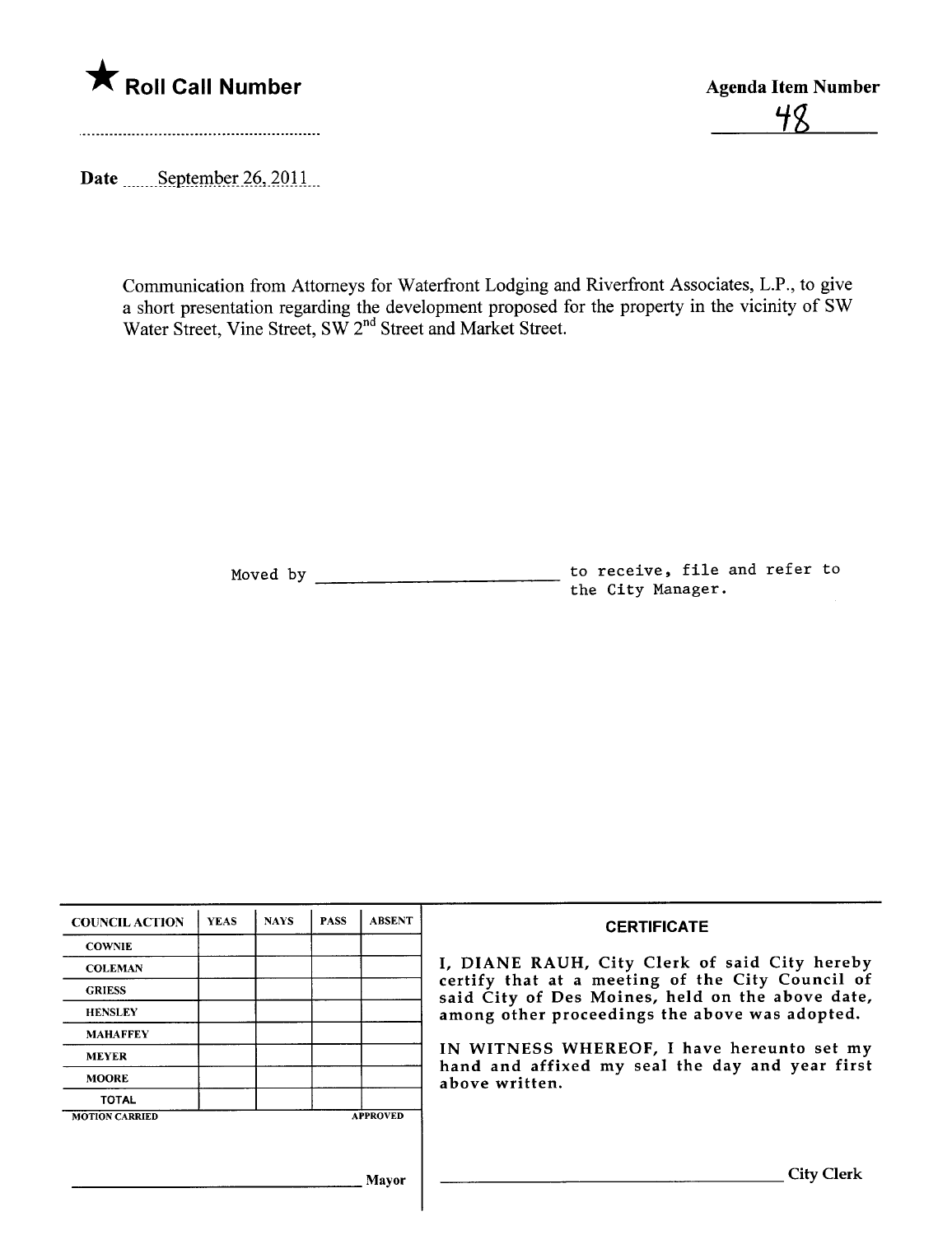## LILLIS O'MALLEY OLSON MANING POSE & VAN DIKE LLP

WILLIAM j. LILLIS MICHAEL W. O'MALLEY EUGENE E. OLSON DANIEL L. MANNING CHRISTOPHER R. POSE ADAM C. VAN DIKE JOEL B. TEMPLEMAN' BRIDGET O'MALLEY KAUTZKY

'LICENSED IN IOWA & ILLINOIS

ATTORNEYS AT LAW (ESTABLISHED 1917)

317 SIXTH AVENUE, SUITE 300 DES MOINES, IOWA 50309-4127

> TELEPHONE (515) 243-8157 FAX (515) 243-3919 WW.LlLLISOMALLEY.COM

JOHN CONNOLLY, jR. (1891-197S) GEORGE E. O'MALLEY (1905-1982) JOHN CONNOLLY iii (1918-1998) BERNARD j. CONNOLLY (1920-1970) C.!. McNUTT (1901-1958) STREETAR CAMERON (1957-2008)

> RUSSELL j. HANSEN RETIRED

Writers' Direct E-mail: wlillis@lolaw.com; dmanning@lolaw.com

September 19, 2011

Mayor Franklin Cownie and Members of the Des Moines City Council City Hall 400 Robert D. Ray Drive Des Moines, IA 50309-1891

Via E-mail

Attention: Ms. Diane Rauh, City Clerk (via e-mail)

Subject: Waterfront Lodging, Hampton In - Riverfront Associates, L.P. - Levy

Honorable Mayor and Members of the Des Moines City Council:

Our law firm represents Waterfront Lodging, Inc. ("Waterfront") and Riverfront Associates, L.P. ("Riverfront Associates"), owners of property in the vicinity of S.W. Water Street, Vine Street, S.W. Second Street, and Market Street ("Property"), the property being located in the City of Des Moines, Iowa.

On behalf of Waterfront and Riverfront Associates, we request that this letter be received, fied and made a part of the City Council Agenda for your meeting of Monday, September 26, 2011.

The undersigned and our clients plan to be present and make a short presentation to the Des Moines City Council at your meeting of Monday, September 26,2011.

We will file a copy of this letter with the City Clerk and ask that this item be placed on the Agenda as requested.

Thank you very much.

Very truly yours,  $\frac{1}{\frac{1}{\sqrt{2}}\sum_{i=1}^{N}}$   $\frac{1}{\sqrt{2}}\sum_{i=1}^{N}$ 

Daniel L. Manning For the Firm

WJL/krp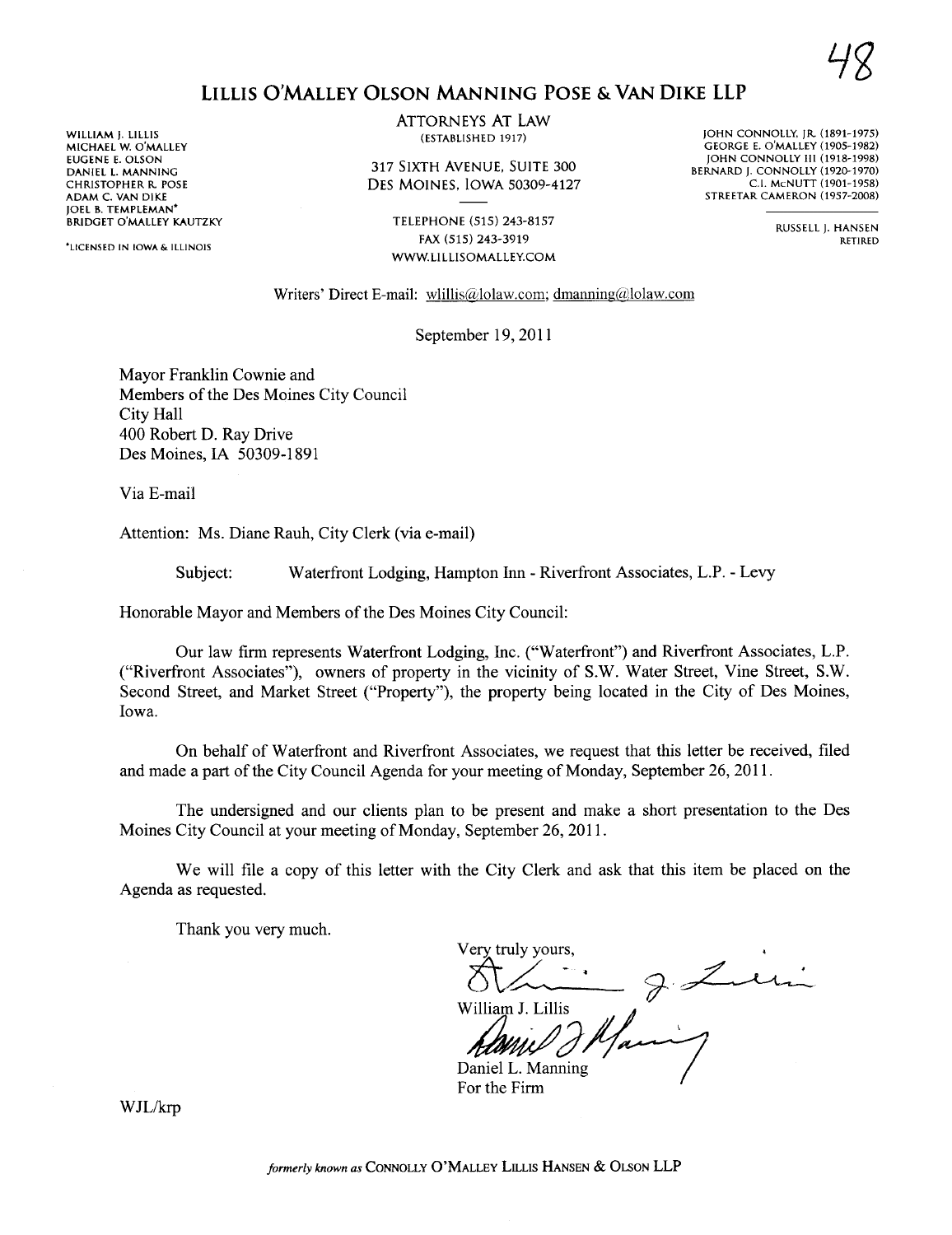## LILLIS O'MALLEY OLSON MANING POSE & VAN DIKE LLP

WILLIAM j. LILLIS MICHAEL W. O'MALLEY EUGENE E. OLSON DANIEL L. MANNING CHRISTOPHER R. POSE ADAM C. VAN DIKE JOEL B. TEMPLEMAN' BRIDGET O'MALLEY KAUTZKY

'LICENSED IN IOWA & ILLINOIS

ATTORNEYS AT LAW (ESTABLISHED 1917)

317 SIXTH AVENUE, SUITE 300 DES MOINES, IOWA 50309-4127

> TELEPHONE (515) 243-8157 FAX (515) 243-3919 WW.LlLLlSOMALLEY.COM

JOHN CONNOLLY. jR. (1891-1975) GEORGE E, O'MALLEY (1905-1982) **JOHN CONNOLLY III (1918-1998)** BERNARD J. CONNOLLY (1920-1970) c.!. McNUTT (1901-1958) STREETAR CAMERON (1957-2008)

> RUSSELL j, HANSEN RETIRED

4g

## Writers' Direct E-mail: wlillis@lolaw.com; dmanning@lolaw.com

September 20, 2011

Mr. Richard Clark City Manager City of Des Moines City Hall 400 Robert D. Ray Drive Des Moines, IA 50309

Subject: Waterfront Lodging (Patel) and Riverfront Associates, L.P. (Levy - Hampton Inn)

Dear Rick:

I will attempt to call you prior to your receipt of the enclosed letter.

We have filed our written request to be placed on the City Council Agenda for Monday, September 26, 2011. We have been advised by Rita Connor that it is not possible during the week of the  $19<sup>th</sup>$  of September (due to the schedule of Councilwoman Hensley, Mayor Cownie, and Councilman Chris Coleman), to have a meeting of the subcommittee.

However, Mr. Ravi Patel desires to move this item forward, thus the request to be heard on Monday, the  $26<sup>th</sup>$  of September, 2011.

We understand that the presentation on Monday, September 26, would not be an "action item" but would be to initiate Terms of Agreement at the meeting (either on Thursday, September 29<sup>th</sup> or Friday, September  $30<sup>th</sup>$ .

We have filed this letter with the Clerk and will visit with you regarding the procedure going forward.

We welcome the opportunity to visit with you and Mr. John McRoberts, who owns the majority of the block west of the Property (west side of SW Second, south of the railroad and north of Market Street).

Mr. McRoberts has preliminary plans to develop the entire block which includes parking.